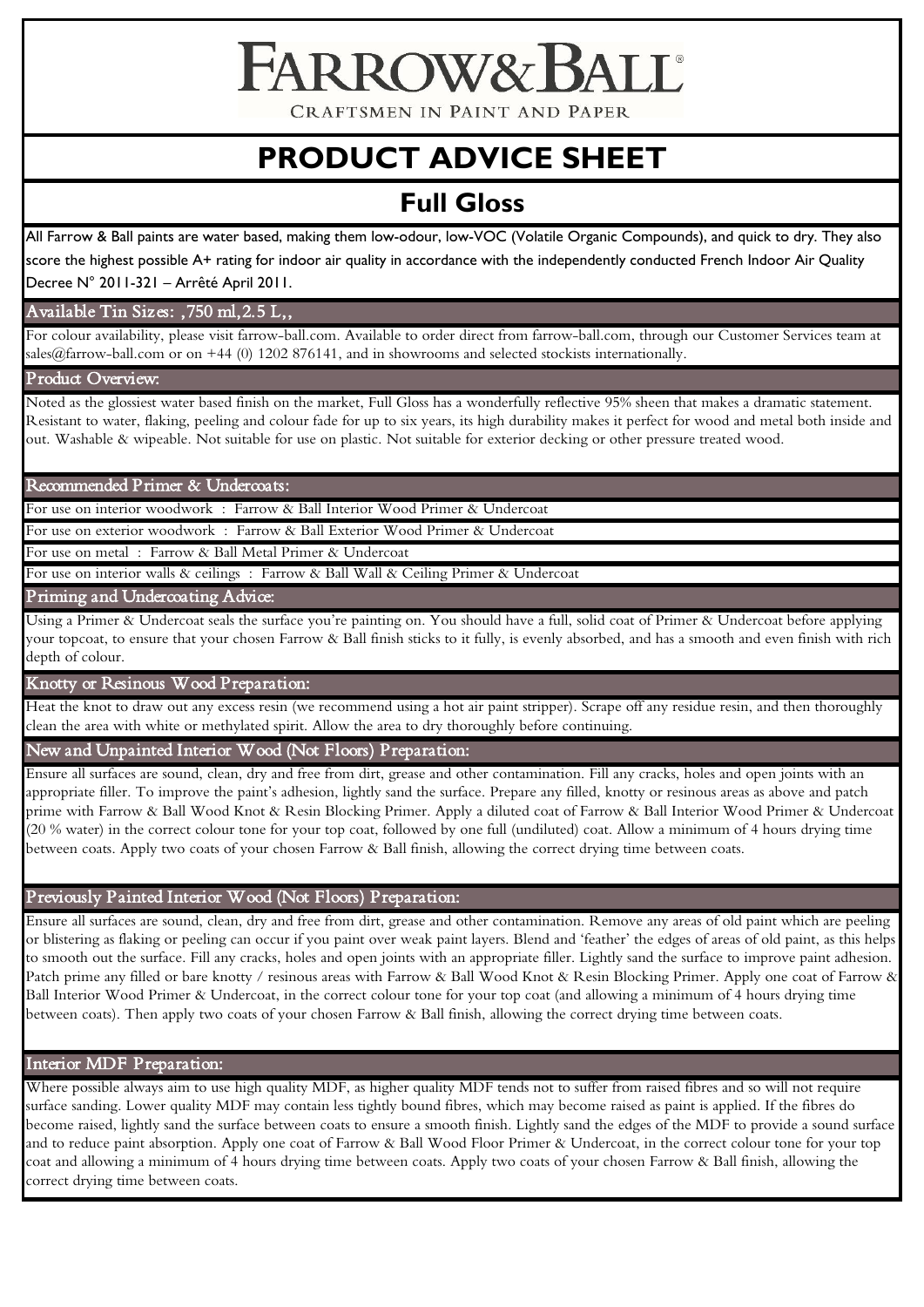#### Ferrous Metal Preparation:

Thoroughly clean and degrease new and previously painted metal surfaces. Remove any weak paint and rust back to bare metal. Apply two coats of Farrow & Ball Metal Primer & Undercoat, in the correct colour tone for your top coat, and allow a minimum of 4 hours drying time between coats. Apply two coats of your chosen Farrow & Ball finish, allowing the correct drying time between coats. Cast Iron: We recommend that a specialist primer is applied to Cast Iron surfaces prior to painting as water-based primers may lead to flash rusting.

#### Non Ferrous Metal Preparation:

Thoroughly clean and degrease new and previously painted metal surfaces. Remove any weak paint and lightly sand surface to improve adhesion of your primer & undercoat. Apply two coats of Farrow & Ball Metal Primer & Undercoat, in the correct colour tone for your top coat, and allow a minimum of 4 hours drying time. Apply two coats of your chosen Farrow & Ball finish, allowing the correct drying time between coats.

# Galvanised Metal Preparation:

Treat all surfaces with an Etch Primer or Mordant Solution, ensuring any excess product is removed before you begin painting. Apply two coats of Farrow & Ball Metal Primer & Undercoat, in the correct colour tone for your top coat, and allow a minimum of 4 hours drying time. Apply two coats of your chosen Farrow & Ball finish, allowing the correct drying time between coats.

#### Radiator Preparation:

This product is suitable for painting conventional hot water filled radiators where the surface temperature does not exceed 60° C. We do not recommend using this product to paint steam filled radiators which operate at a much higher temperature. Ensure the radiator is turned off and has cooled before you begin painting it. Thoroughly clean and degrease new or previously painted radiator surfaces. Remove any weak paint and rust back to the original surface. Apply two coats of Farrow & Ball Metal Primer & Undercoat, in the correct colour tone for your top coat and allowing a minimum of 4 hours drying time between coats. Apply two coats of your chosen Farrow & Ball finish, allowing the correct drying time between coats. Cast Iron Radiators: We recommend that a specialist primer is applied to Cast Iron surfaces prior to painting as water-based primers may lead to flash rusting.

#### Exterior Bare Wood Surface Preparation:

Ensure surfaces are sound, clean, dry and free from dirt, grease and other contamination. Fill any cracks, holes and open joins with a water based exterior wood filler. To improve the paint's adhesion, lightly sand the surface. In environments where wood rotting fungi is likely to occur, treat with exterior wood preservative prior to priming. Prepare any knotty or resinous areas as above and patch prime with Farrow & Ball Wood Knot & Resin Blocking Primer. Apply one coat of Farrow & Ball Exterior Wood Primer & Undercoat, in the correct colour tone for your top coat, and allow a minimum of 4 hours drying time. Apply two coats of your chosen Farrow & Ball finish, allowing the correct drying time between coats. Please note: Repeatedly repairing cracks, holes and open joints in a surface may indicate that the surface is nearing the end of its life and will require additional effort to maintain it. If this is the case consider renewal or replacement.

# Exterior Previously Painted Wood Surface Preparation:

Ensure all surfaces are sound, clean, dry and free from dirt, grease and other contamination. Remove any areas of old paint which are peeling or blistering as flaking or peeling can occur if you paint over weak paint layers. Blend and 'feather' the edges of areas of old paint, as this helps to smooth out the surface. Fill any cracks, holes and open joints with a water based exterior wood filler. Lightly sand the surface to improve paint adhesion. In environments where wood rotting fungi is likely to occur, treat with exterior wood preservative prior to priming. Prepare any knotty or resinous areas as above and patch prime with Farrow & Ball Wood Knot & Resin Blocking Primer. Apply one coat of Farrow & Ball Exterior Wood Primer & Undercoat, in the correct colour tone for your top coat (and allowing a minimum of 4 hours drying time between coats). Then apply two coats of your chosen Farrow & Ball finish, allowing the correct drying time between coats. Please note: Repeatedly repairing cracks, holes and open joints in a surface may indicate that the surface is nearing the end of its life and will require additional effort to maintain it. If this is the case consider renewal or replacement.

#### New or Unpainted Plaster/Dry Lined Surfaces (Modern Construction) Preparation:

If your plaster is new non powdery and sound you can simply apply a diluted coat of your chosen Farrow & Ball colour. Please note: British Standard 6150:2006 recommends a typical drying time for new plaster of 7 days for every 5mm thickness.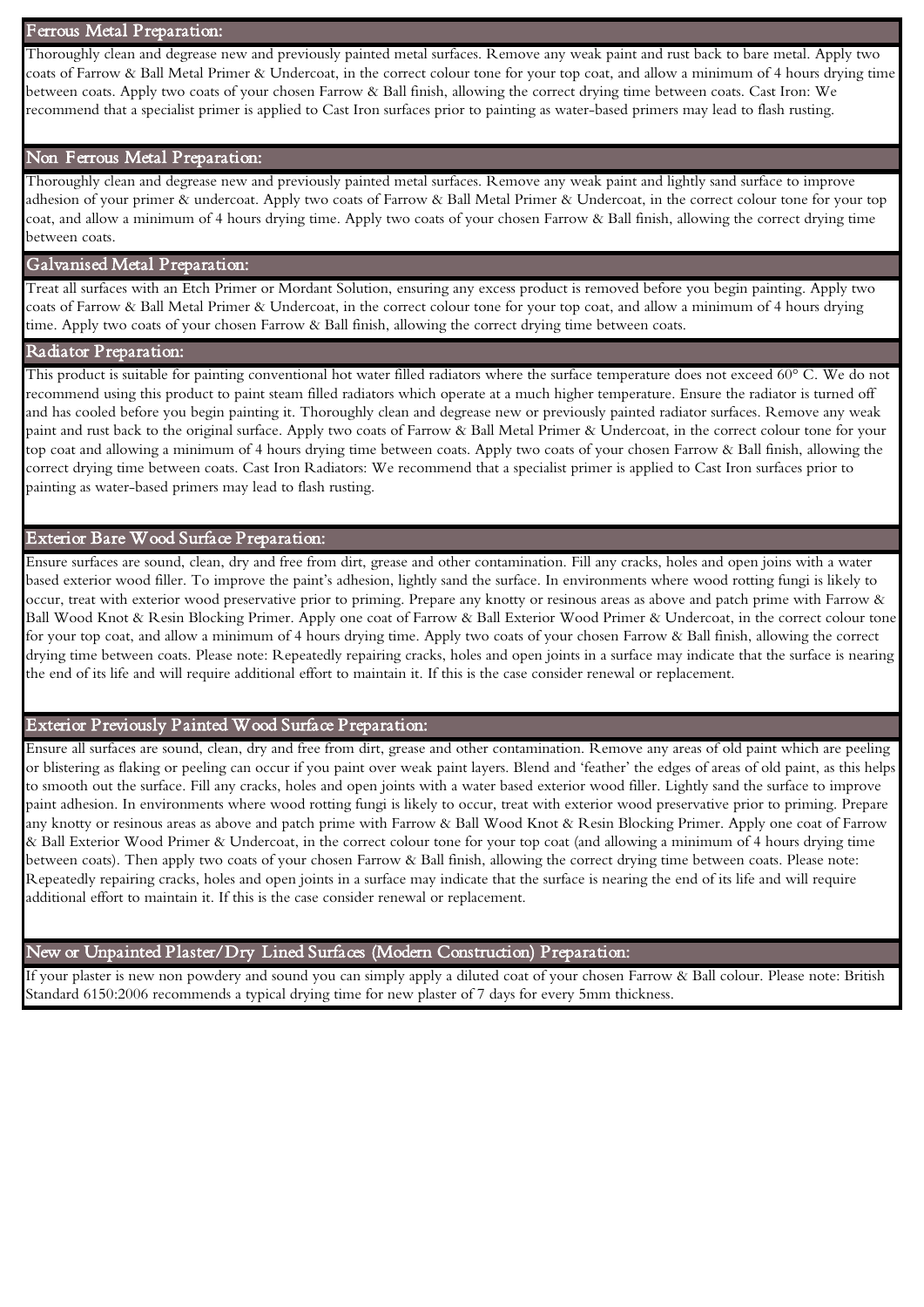#### Suggested Maximum Dilution Rates:

 porosity of the surface. We recommend you test the level of dilution on a patch to determine the level of dilution required. Dilute the top Bare dry skim plaster/dry lined walls, bare dry plaster board, patch filled plaster = up to 20% water. NB: The dilution rate will depend on the coat (of your chosen colour) with water and apply as a "mist" coat. Please note: When porous plasters are not sufficiently prepared, difficulties in application, variation in sheen or uneven colour may occur.

#### Previously Painted Walls Preparation:

Apply one coat of Farrow & Ball Wall & Ceiling Primer & Undercoat, in the correct colour tone for your top coat (and allowing a minimum of 4 hours drying time between coats). Then follow with two coats of your chosen colour to promote adhesion and full colour depth.

#### Painting Lining Wallpaper:

 required. If you do not want to apply a primer and undercoat, as an alternative, you can dilute the top coat with approximately 10% water For unpainted Lining Paper apply one coat of diluted Farrow & Ball Wall & Ceiling Primer & Undercoat (maximum 15% water), in the correct colour tone for your top coat (see dilution details below) before applying two full coats of your chosen colour. NB: The dilution rate will depend on the porosity of the surface. We recommend you test the level of dilution on a patch to determine the level of dilution and apply as a "mist" coat. Please note: When porous papers are not sufficiently prepared, difficulties in application, variation in sheen or uneven colour may occur.

#### Using Interior Caulks & Sealants:

Where small gaps and cracks require filling or sealing, best results are achieved with an acrylic based decorators' caulk which is a water-based, flexible filler. Use the minimum of caulk necessary as a smaller bead will dry quicker and will be less prone to cracking. Follow the manufacturer's application instructions and drying times (typically  $2-3$  hours) before applying your chosen Farrow & Ball finish. Estate Eggshell, Full Gloss and Dead Flat – 2 coats may be applied directly (allowing a minimum of 4 hours drying time between coats). Estate Emulsion and Modern Emulsion – Apply an undiluted coat of Wall & Ceiling Primer & Undercoat in the correct colour tone for your top coat (allowing a minimum of 4 hours drying time between coats) followed by 2 coats of your chosen top coat (once again allowing a minimum of 4 hours drying time between coats).

#### Painting Over Interior Wall Fillers

For best results always use a filler which has the same porosity and density as the surface which is being repaired. Fillers which have a different porosity or density may lead to visible differences in colour or tone. Follow the filler manufacturer's application instructions and drying times then apply a diluted coat (20 – 25%) of Farrow & Ball Wall & Ceiling Primer & Undercoat in the correct colour tone for your top coat (and allowing a minimum of 4 hours drying time between coats). Then follow with two coats of your chosen colour to promote adhesion and full colour depth. This product may not be compatible with highly alkaline/cement-based fillers. Please note that this product may not be compatible with sand-based filler. Wherever possible, we recommend using an alternative type of filler. However, if no alternative is available, ensure the filler is adequately sanded and free of all dust and contaminants before proceeding with the steps outlined above.

#### Painting Over Interior Wood Fillers:

Follow the filler manufacturer's application instructions and drying times and patch prime with Farrow & Ball Wood Knot & Resin Blocking Primer. Apply a coat of Farrow & Ball Interior Wood Primer & Undercoat in the correct colour tone for your top coat. Allow a minimum of 4 hours drying time between coats. Apply two coats of your chosen Farrow & Ball finish, allowing the correct drying time between coats.

#### Painting Over Exterior Wood Fillers:

Follow the filler manufacturer's application instructions and drying times and patch prime with Farrow & Ball Wood Knot & Resin Blocking Primer. Apply a coat of Farrow & Ball exterior Wood Primer & Undercoat in the correct colour tone for your top coat. Allow a minimum of 4 hours drying time between coats. Apply two coats of your chosen Farrow & Ball finish, allowing the correct drying time between coats.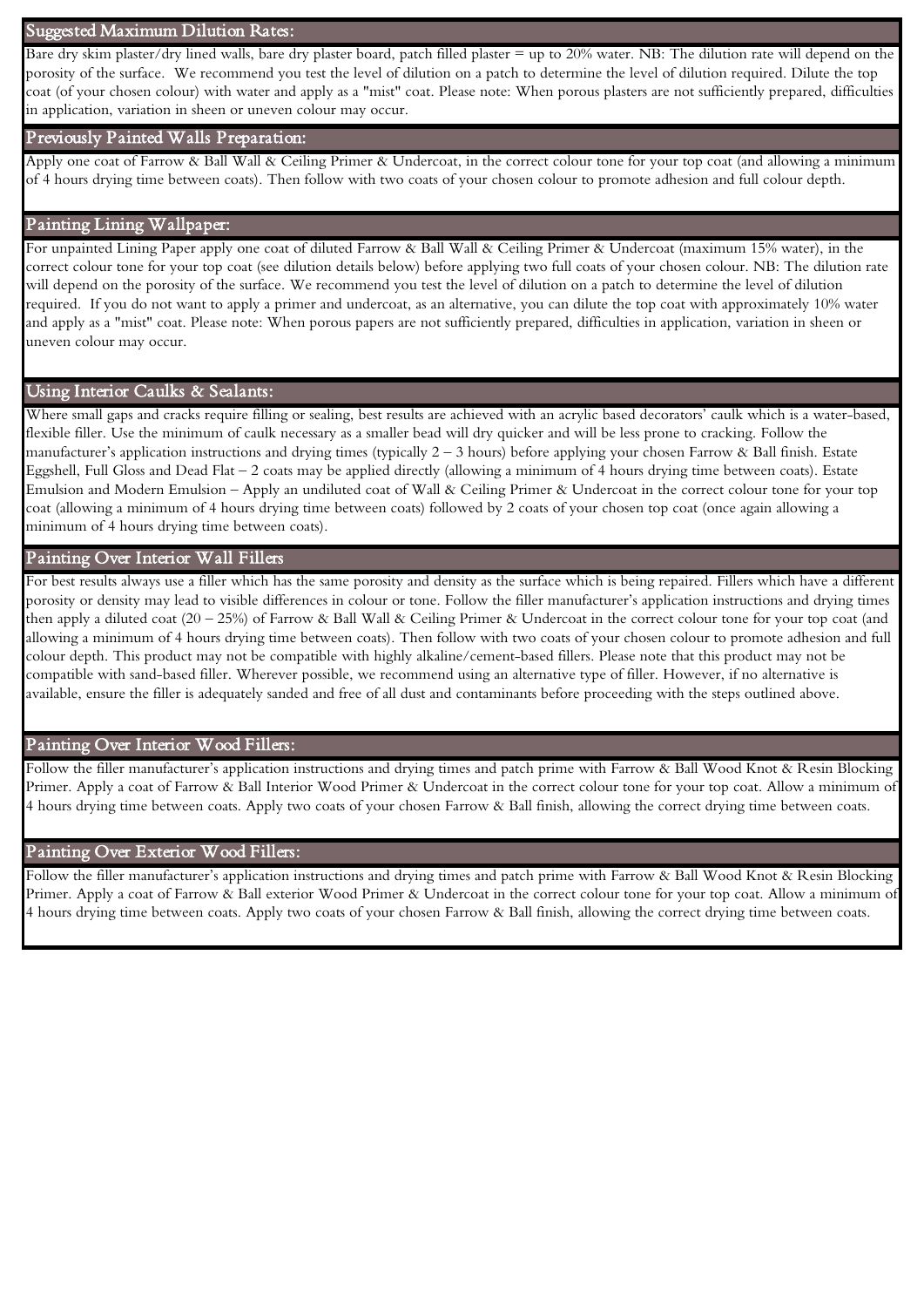#### Painting Over Putty:

If replacement putty is required for new or existing glazing, for best results use an acrylic based glazing putty which is designed to work well with modern water based paints and primers. Bare wood must first be primed with an undiluted coat of Farrow & Ball Exterior Wood Primer & Undercoat, including the end grain, and allowed to dry for a minimum of 4 hours before applying the glazing putty. Apply the glazing putty following the manufacturer's application instructions and drying times before applying your chosen Farrow & Ball finish as follows: Exterior Eggshell and Full Gloss - Apply an undiluted coat of Farrow & Ball Exterior Wood Primer & Undercoat in the correct colour tone for your top coat (allowing a minimum of 4 hours drying time between coats) followed by 2 coats of your chosen top coat (once again allowing a minimum of 4 hours drying time between coats). Ensure the glass is thoroughly clean and overlap the final top coat onto the glass by approximately 1mm to achieve a seal.

# Painting Interior Brickwork:

Interior brickwork must be completely dry and free of damp before painting. Interior brickwork which is powdery, flaky or unstable should first be patch primed using one coat of Farrow & Ball Masonry & Plaster Stabilising Primer. The following Farrow & Ball finishes may be applied to interior brickwork: For Full Gloss, Estate Eggshell and Exterior Eggshell - Apply an undiluted coat of Farrow & Ball Interior Wood Primer & Undercoat in the correct colour tone for your top coat (and allowing a minimum of 4 hours drying time between coats) followed by 2 coats of your chosen top coat (once again allowing a minimum of 4 hours drying time between coats). For Exterior Masonry – apply 2 coats directly, allowing a minimum of 5 hours drying time between coats. Do not use Farrow & Ball Masonry & Plaster Stabilising Primer as a general primer on sound brick surfaces.

#### Waxed or Highly Polished Surface Preparation:

If you are painting onto previously waxed or highly polished surfaces, you will need to remove the existing coating of treatment by sanding back prior to painting. We recommend testing a small area as Farrow & Ball paints may not be compatible with some waxes and polishes.

#### How to Apply Paint to Walls by Brush:

Stir thoroughly before use. Ensure all surfaces are sound, clean, dry and free from dirt, grease and other contamination. Please note that flaking or peeling may occur if you paint over weak paint layers - to avoid this sand back any previous weak paint layers before you start painting. Where required apply Farrow & Ball Wall & Ceiling Primer & Undercoat to improve paint adhesion and promote depth of colour. Using a fine-tipped synthetic bristled brush, apply the paint in a vertical direction then spread the paint out evenly in a horizontal direction. On application of the final coat lay off the paint in a single direction to ensure that any brush marks and brush patterning effects (sometimes visible in certain lighting conditions) are minimised.

#### Painting Terracotta:

The following Farrow & Ball finishes may be applied to terracotta: Exterior Masonry, Full Gloss and Exterior Eggshell – 2 coats may be applied directly (allowing a minimum of 4 hours drying time between coats).

#### Masking:

Masking tapes are available in a range of tack levels. Always use a quality masking tape which is appropriate to the decorating project. Some masking tapes incorporate proprietary paint locking technology which can give a superior result.

#### Difficult Surfaces (e.g. Melamine, PVC, ABS, Wall Tiles, Laminates etc.):

Difficult surfaces such as melamine, PVC, ABS, wall tiles and laminates will require careful preparation prior to painting. The surface may need to be degreased with a proprietary cleaner, lightly abraded to achieve a physical key and thoroughly cleaned prior to any coating being applied. Best results will then be achieved by applying a specialist adhesion primer following the manufacturer's instructions prior to applying your chosen Farrow & Ball finish.

#### Cleaning Surfaces Prior to Painting:

Before painting, all surfaces must be clean and dry. For most surfaces we would recommend using a dilute Sugar Soap solution following the manufacturer's instructions. We do not recommend using solvent-based cleaning products as these may widely disperse the residue making water-based product application difficult.

#### How to Apply Paint to Walls by Roller:

We do not recommend applying Full Gloss by roller to large areas such as walls and ceilings as a decrease in sheen level and a slight surface texture (stippling) may be visible.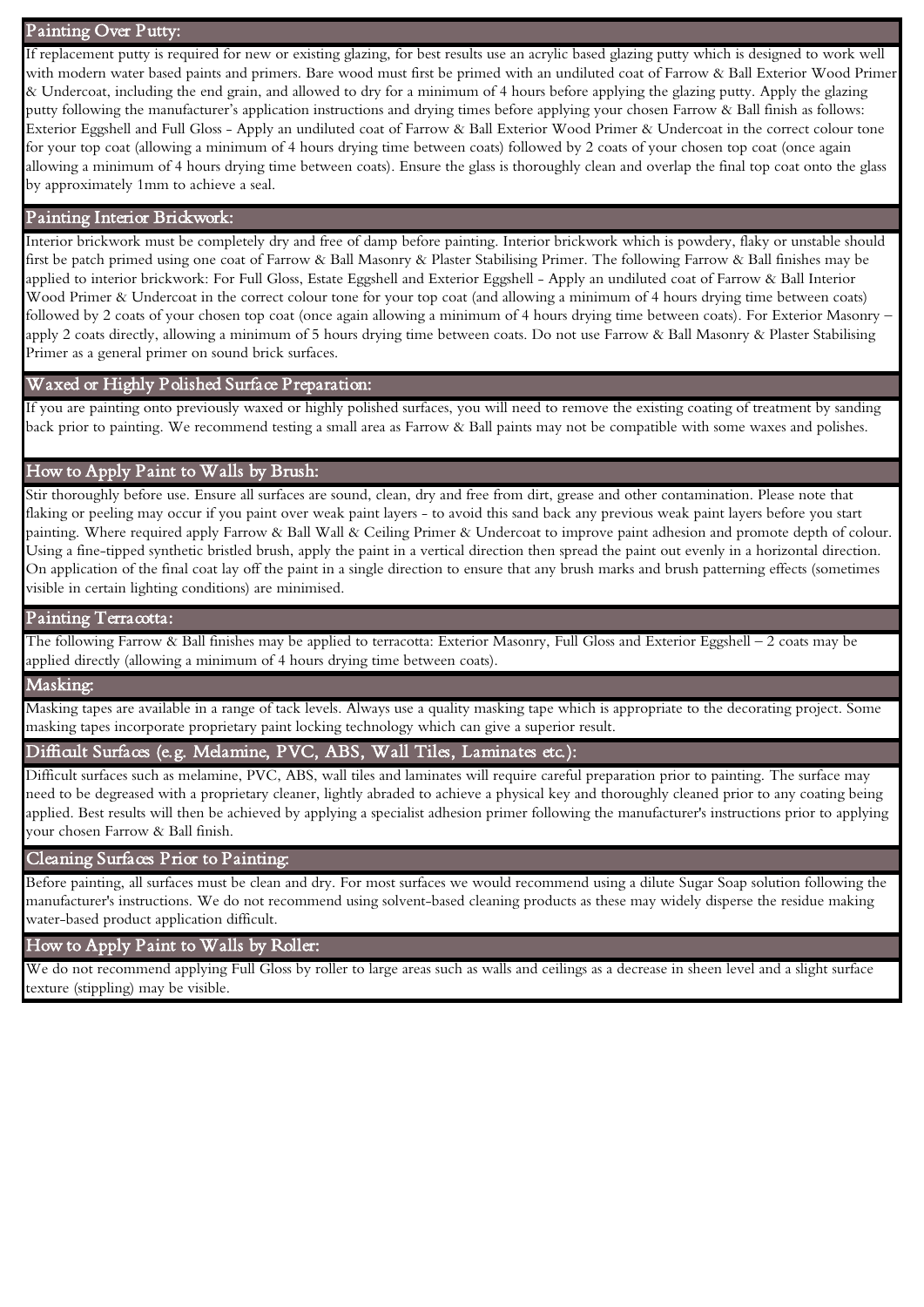# How to Apply Paint to Trim by Brush:

Stir thoroughly before use. By 'trim' we mean: skirting boards, picture rails, dado rails, doors, door frames and architraves, interior window sills and window frames (providing they aren't plastic). Farrow & Ball paints are water borne, and unlike solvent borne paints, water borne paint is more resistant to sagging and you will achieve the best finish by painting a thicker coat. For best results use a quality fine-tipped synthetic bristled paint brush (e.g. Farrow & Ball Paint Brush). Load the brush well and apply a generous first coat. Brushing first in a vertical direction then in a horizontal direction until an even coating has been applied. Finish by 'laying off' the paint in one direction using light pressure, with the brush held at an angle of approximately 30°. Do not "overwork" the paint or attempt to brush it out in thin even coats as you would a traditional solvent borne paint as this may create excess brush marks. Allow to dry completely (for a minimum of 4 hours) before applying a second coat following the same technique as before.

# How to Apply Paint to Trim by Roller:

Stir thoroughly before use. By 'trim' we mean: skirting boards, picture rails, dado rails, doors, door frames and architraves, interior window sills and window frames (providing they aren't plastic). This paint finish can also be applied using a Medium Pile Woven Polyester Roller. This will provide a good finish with minimal stippling and is a quick method of application. However, where an optimum finish is required, we would recommend brush application using a Farrow & Ball fine-tipped, synthetic bristled brush.

#### Advice for Repairing Damage and Touching In:

If your paintwork becomes damaged or marked you may need to repaint. To achieve the best results we recommend applying a single coat of paint over the entire wall or walls that have the damage, using the same batch of paint you originally carried the work out with. This best practice will avoid any noticeable variation in colour or finish. If you do chose to touch-in to repair damage, the following recommendations will help you achieve the optimum finish.

1. Always aim to use the same batch of paint. If you use a different batch, although we control colour to tight specifications, you may observe slight colour and sheen variations. If you are unable to use the same batch of paint we recommend that you apply a single coat of a different paint batch to an entire wall as any slight variations will be much less noticeable when observing from wall to wall.

2. Always use the same preparation techniques when you make any repairs as you used when you originally painted the wall. It may not always be possible to achieve a perfectly consistent finish – if for example you have used filler which has a different texture and absorbency to the rest of the wall, this may cause a slightly patchy finish.

3. Always use the same application tool and method as when you originally painted this wall. Ensure that the edges of the touched in paint are blended in "feathered" to make the transition between old and new paint areas less noticeable.

4. Over time the colour of the paint, whether on the wall or in the tin, may slightly alter. Therefore the newer the paintwork is, the better the finish you will achieve by touching-in.

Please note that when touching in the darker the colour and higher the sheen the more difficult it will be to achieve a uniform finish compared to lighter coloured, lower sheen paints.

# Preparation for Spraying:

When spraying Farrow & Ball paints onto any given surface, it is important to remember that the resulting finish will only be as good as the surface you are applying it to. Most surfaces will need to be clean and degreased, prepared by surface filling, sanding and then suitably primed/undercoated. Flatting with finishing papers in between coats as required, to achieve a smooth flat surface before spraying your chosen Farrow & Ball finish. This process may need to be repeated several times to obtain a satisfactory surface, which is suitable for the type of finish that is desired. Farrow & Ball Full Gloss in particular, whilst providing an ultra-high sheen finish will highlight any surface imperfections which may otherwise not have been visible with lower sheen finishes.

#### Spray Settings:

Warning! Hazardous respirable droplets may be formed when sprayed. Do not breathe spray or mist. Airless Spraying – Best results can be achieved with a typical set up of a 410 nozzle tip and 62 bar air injection pressure. Note that these are typical settings for most airless spray systems and some adjustment of the air pressure in relation to the nozzle tip will be required depending on the make and model of airless spray apparatus used. Depending on the apparatus used, the paint may need to be diluted with water by up to 25%. HVLP Spraying – Depending on the apparatus used, the paint may need to be diluted with water by up to 30%. Experiment with air control valve, material flow adjustment, fan size and spray pattern settings on a piece of cardboard or an inconspicuous area until a satisfactory finish is achieved. Apply several thin coats, allowing each coat to dry fully before applying the next one.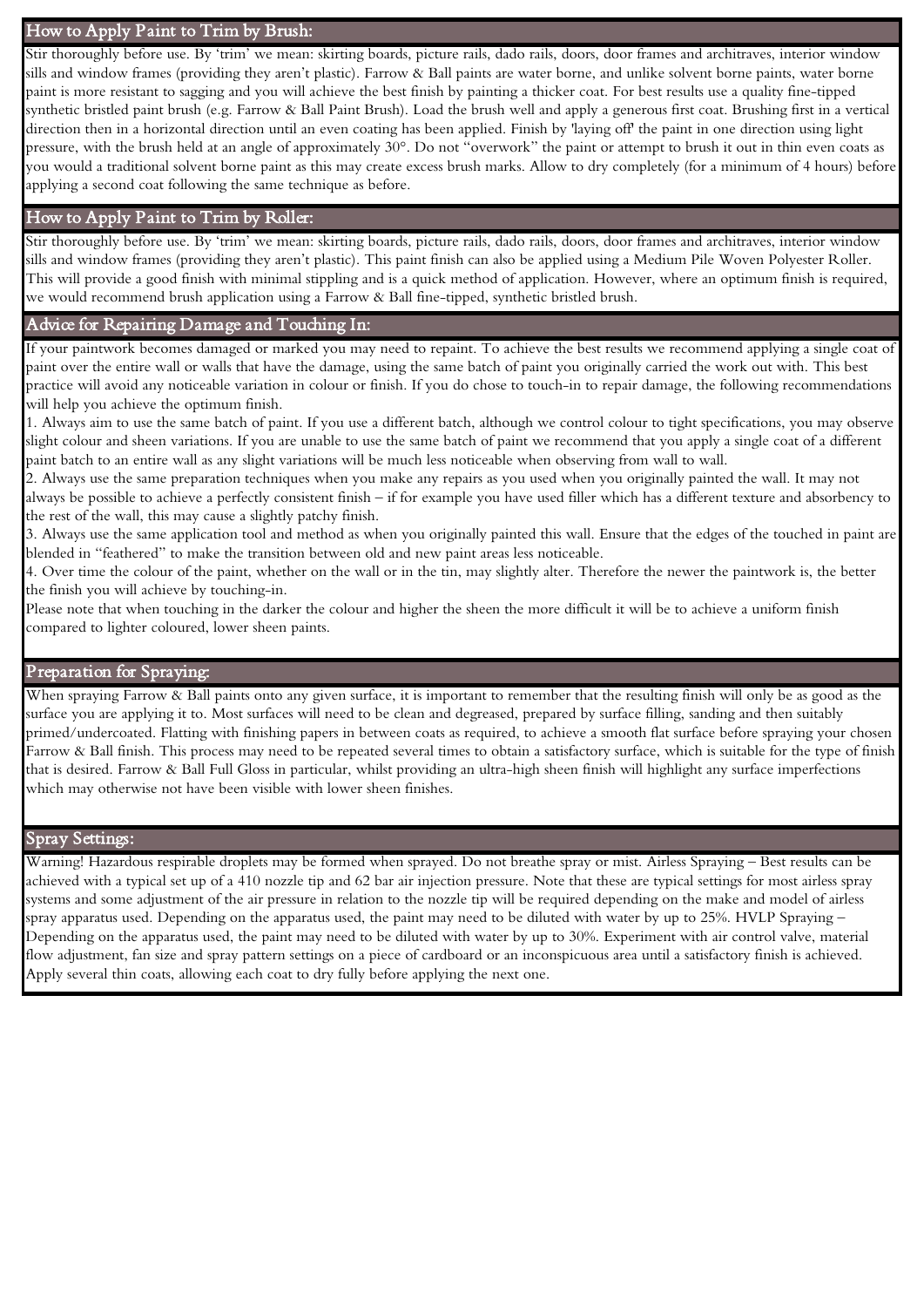#### Over Coating Pale Colours with Dark Colours:

Changing the shade of exterior woodwork from light to dark will greatly increase the amount of heat the surface is able to absorb from the sun. In some cases, this additional heat may cause resin and gases to be released by the wood, particularly from any knots. This can result in peeling and blistering, which may not have occurred when painting the same surface with a lighter shade. To minimise the risk of this happening, and to achieve a long-lasting finish, we recommend removing as much of the previous coating as possible to expose any knots and resinous areas so that they can be prepared as above, before patch priming with Farrow & Ball Wood Knot & Resin Blocking Primer. This should be followed with a coat of the Farrow & Ball Exterior Wood Primer & Undercoat in the correct tone for your new paint colour, and then by your topcoat.

#### Other Product Applications:

If you wish to use Farrow & Ball products for any applications which are not featured here, please contact Customer Services for advice on +44 (0) 1202 876141 or email customer.services@farrow-ball.com. Please note that calls may be recorded for training purposes.

#### Application Information:

Do not paint in temperatures below 10°C or in excessive heat above 30°C. Avoid painting in direct sunlight. Avoid applying outdoors if there is a likelihood of rain. For best results apply early in the day, allowing the product time to dry before the evening (when condensation can occur). This product should be applied in accordance with Annex C of BS 6150: Code of practice for painting of buildings.

Coverage Rate (m2/l per coat): : Up to 12

Drying Time: : Dry in 2 hours.

Typical Recoat Time: : Recoat after 4 hours

 Curing Time: : Please note that some darker paint colours will take up to 14 days to achieve full hardness, strength and durability. Sheen Level: : 95%

Recommended Number of Coats: : 2\*

\*Darker/stronger colours may require additional coats. Please note: The drying and Recoat times provided are based on applying paint in normal conditions - drying times may be longer in cooler and/or higher humidity environments. Darker colours may take longer to dry. Allow a minimum of 14 days before applying over solvent based coatings.

Density: : 1.2 - 1.4 g/cc

 Wet Film Thickness: : 80 - 120 µm Application Humidity: : < 80 % RH Wet Abrasion Class: : 1 Plaster Walls & Ceilings =  $< 0.5 %$  : Interior Wood =  $< 15 %$ Exterior Wood =  $\lt$  15 % : Interior Brick =  $\lt$  1 % Substrate Moisture Content:

- Liquid water permeability according to DIN EN 1062 3 (w24 [kg/m2**√**24h]):

0.02 (Class III, limit <0.1). This is the volume of water absorbed into a 1m2 area through the paint surface within a 24 hour period. The lower the w24 value, the more waterproof the paint film. Paint water absorption is class rated, from Class I to Class III. Class III in this instance denotes the highest waterproof rating. We are pleased to confirm that Farrow & Ball Estate Eggshell is rated - Class III (Low).

#### Water-vapour transmission rate (Permeability) according to DIN EN ISO 7783 2 (sd [m]):

2.767 (Class III, limit >1.4). This is the resistance of the paint film to water vapour expressed as the equivalent thickness of air in metres. The lower the sd value the more breathable the paint film. Paint breathability is class rated, from Class I to Class III. Class III in this instance denotes a low level of breathability.

#### Colour Accuracy:

Check for colour accuracy prior to use as Farrow & Ball will not be liable for decorating costs caused as a result of an incorrect colour being applied. When more than one tin of the same colour is to be used ensure that batch numbers are identical or intermix before use. Stir thoroughly before use. Please note that different application tools (e.g. brush, roller, spray) may give a slight visual difference in the final colour.

#### Water Contact:

To extend the service life of this finish, standing surface water should not be allowed to pool on horizontal surfaces.

#### Cleaning:

 Full Gloss is washable, wipeable & stain resistant. Wipe gently with a soft damp cloth or sponge. Some cleaning solutions may mark the surface. Test on an inconspicuous area before use. Do not use bleach-based cleaning products.

#### Cleaning Surface Stains:

Although this Farrow & Ball finish is stain resistant, any long term visible effects can be minimised by following these recommendations: 1. Always try to remove the stain as soon as possible. The longer the stain remains on the surface the more likely it is to permeate into the surface. 2. Absorb as much of the stain as possible using a clean, absorbent tissue or cloth. 3. Clean gently with warm soapy water and a strong cloth keeping the area you work over to a minimum. 4. More stubborn stains may require treatment with Decorator's cleaning wipes or cleaning spray. Always follow the manufacturer's instructions.